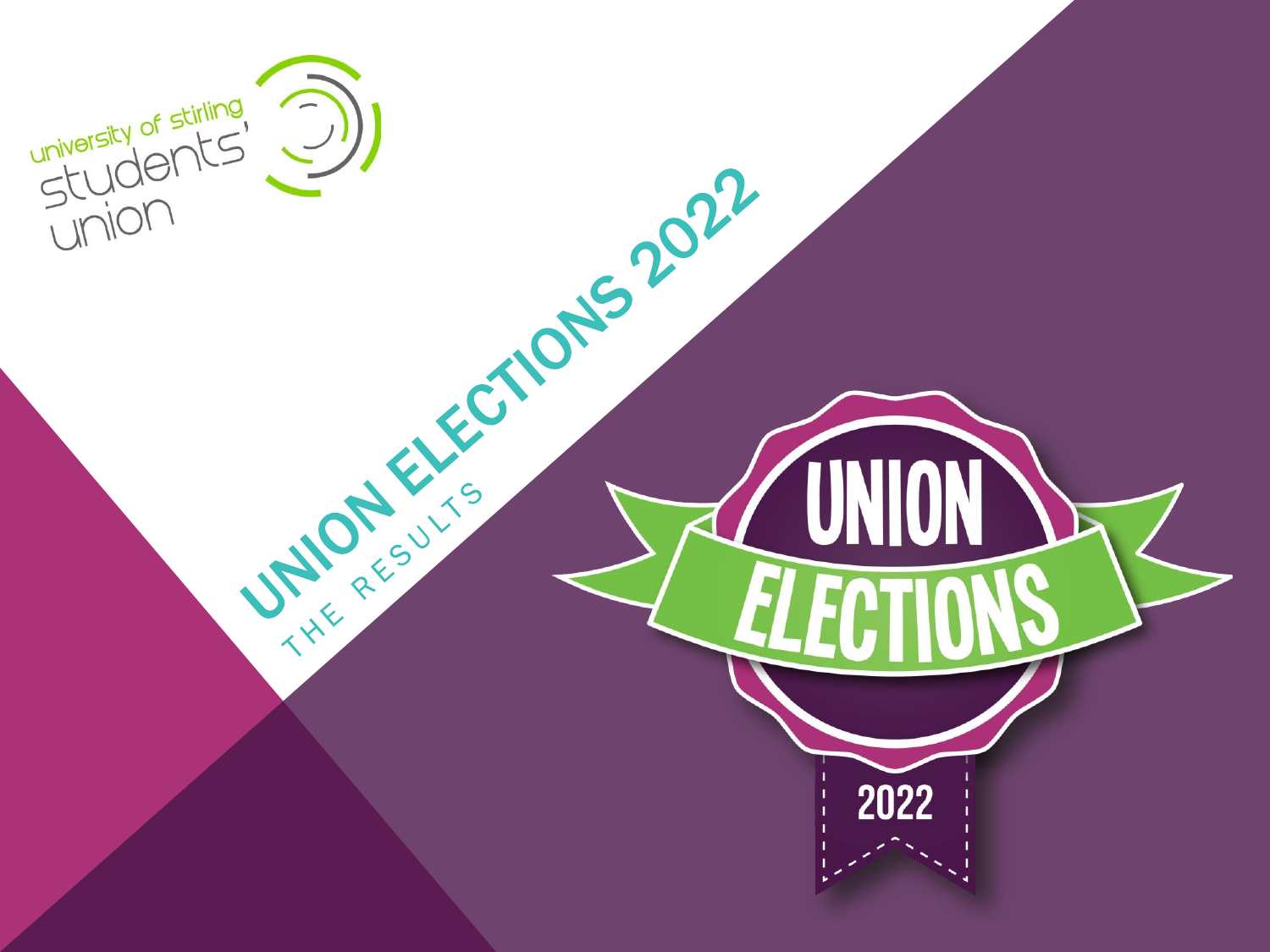

#### ON BEHALF OF THE ELECTIONS COMMITTEE, WE'D LIKE TO SAY A MASSIVE THANK YOU TO ALL THE CANDIDATES AND VOTERS.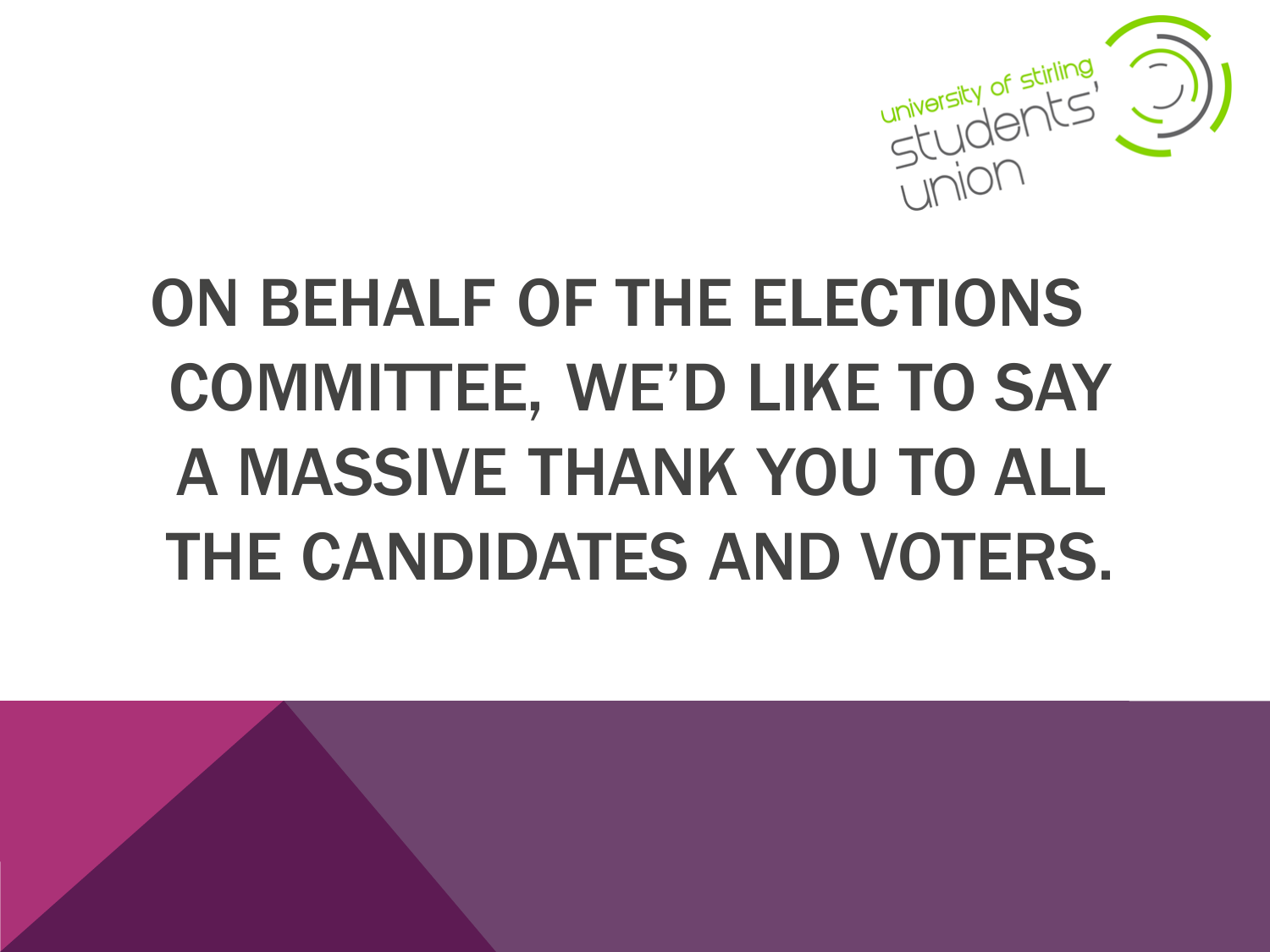

#### SOME STATISTICS

VOTING BY YEAR GROUP 1ST YEARS

VOTING BY **FACULTY** ARTS & HUMANITIES

TOP VOTING CLUBS & SOCS LGBTQ+ SOCIETY

TOP VOTING SPORTS TEAMS FOOTBALL - MENS

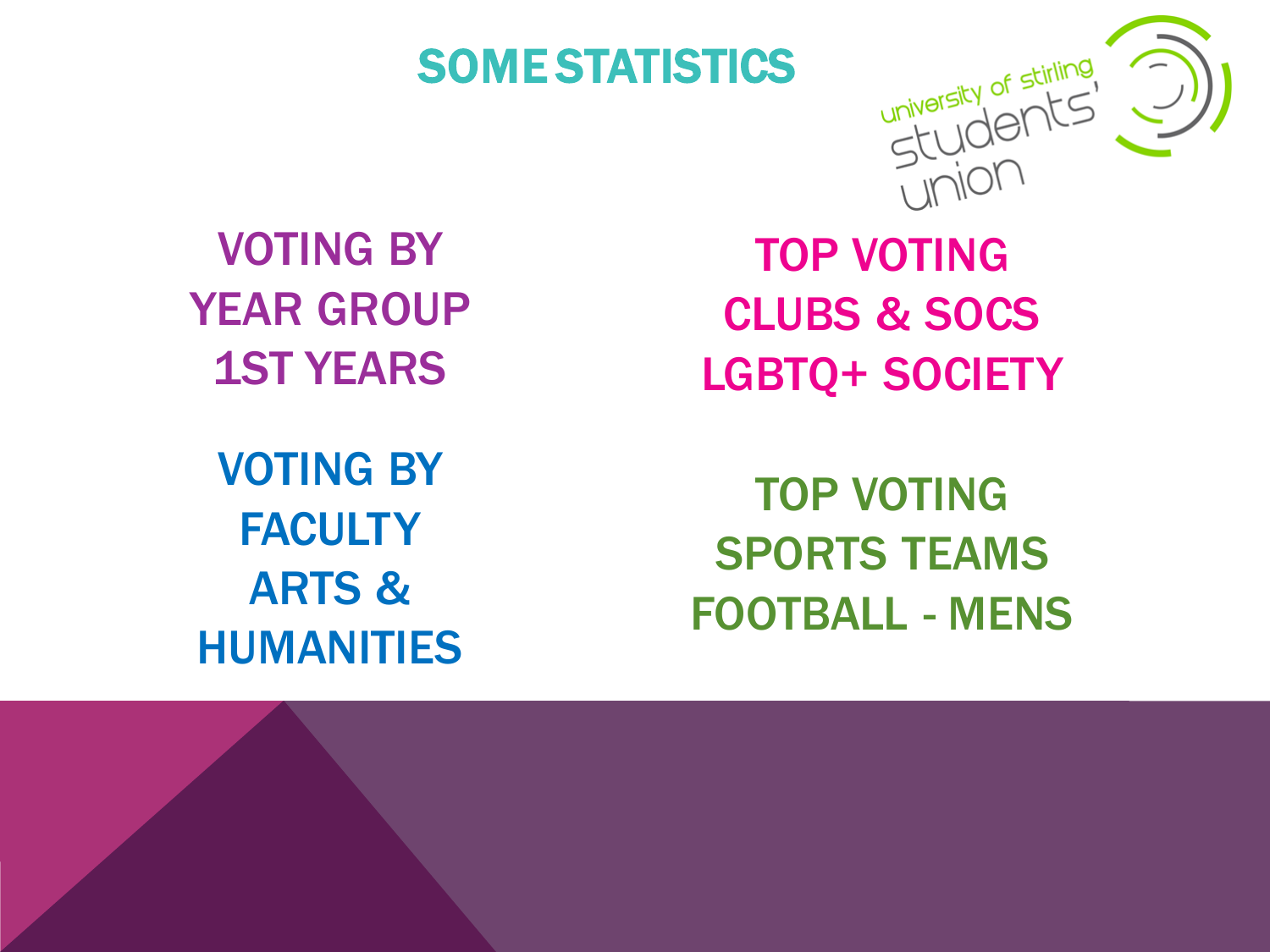

#### SOME STATISTICS

#### INDIVIDUAL **VOTERS** 782

#### TOTAL VOTES 5434

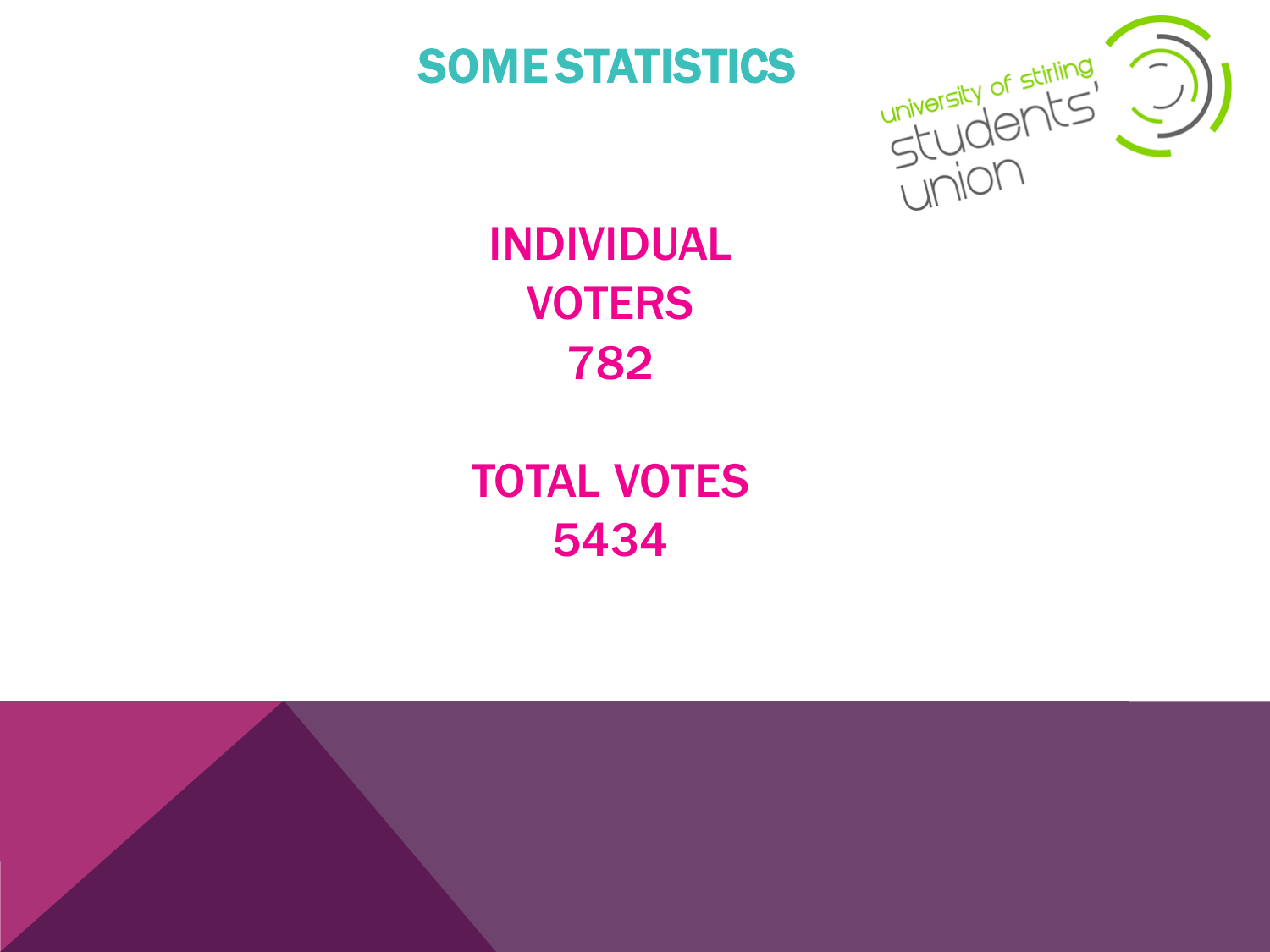

# LET'S GET TO THE RESULTS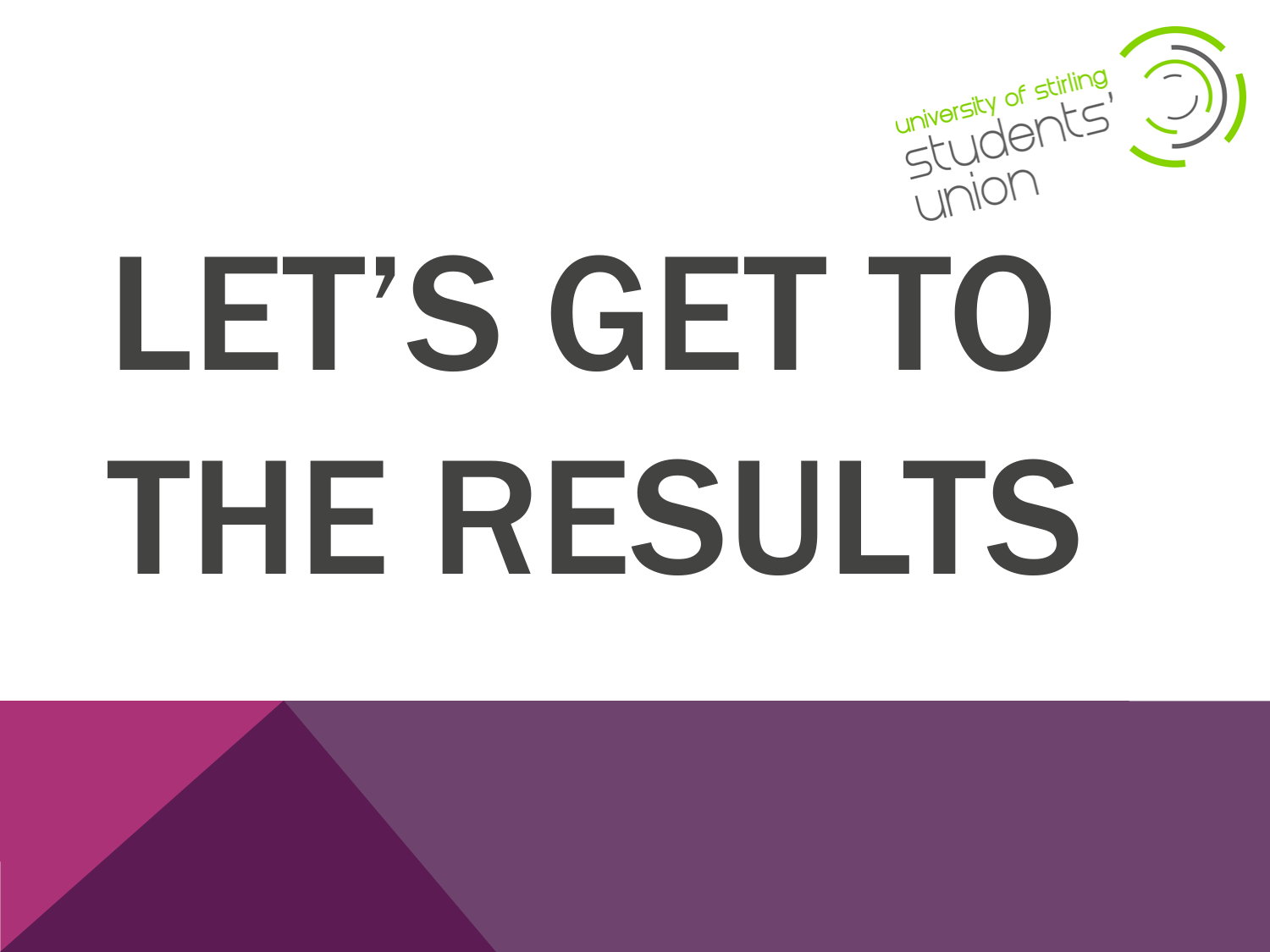#### HOUSING OFFICER



### Dante Lopez 495 ELECTED R.O.N 31

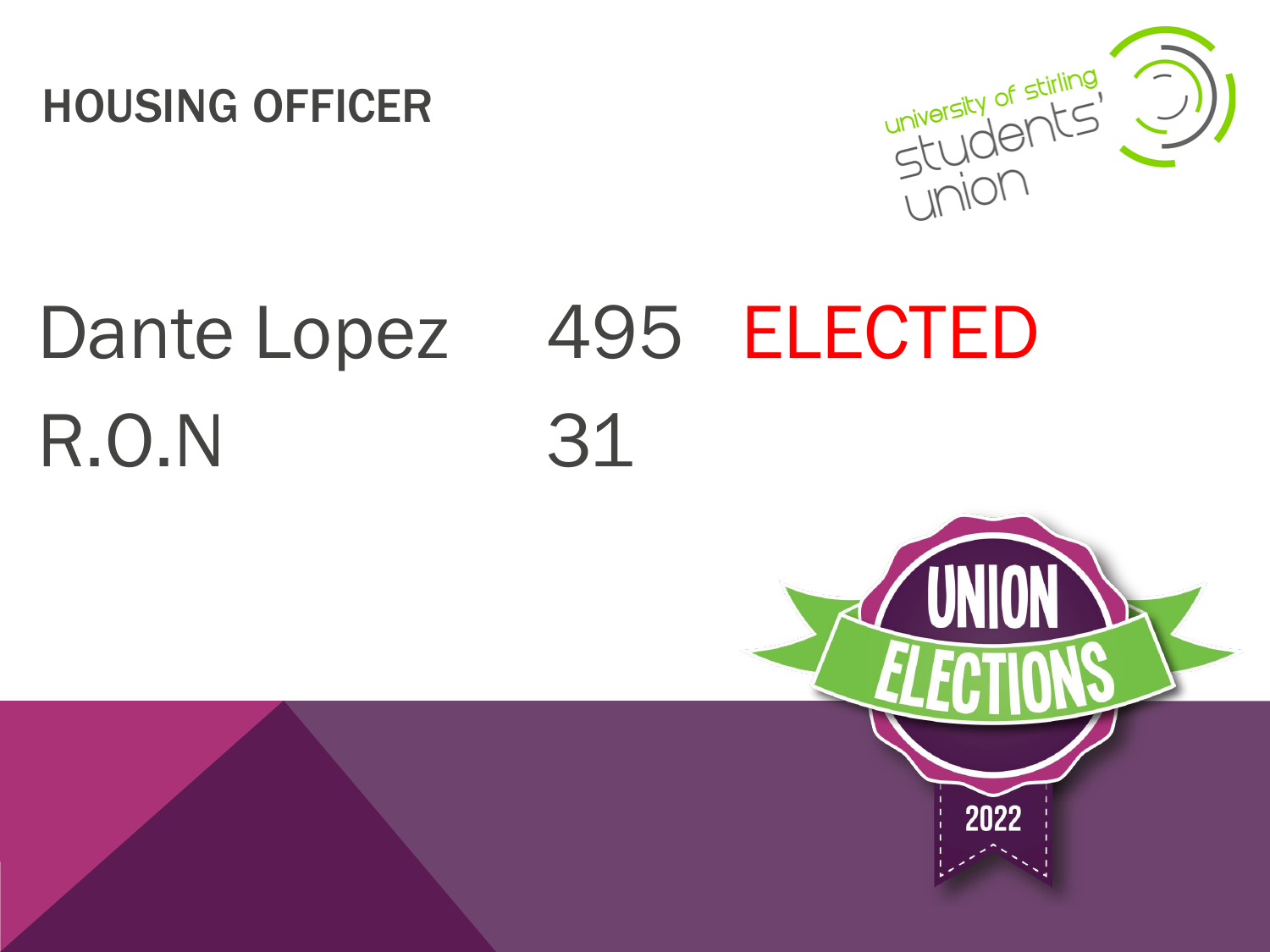#### CO-CURRICULAR OFFICER



### Juulia Spets 508 ELECTED R.O.N 25

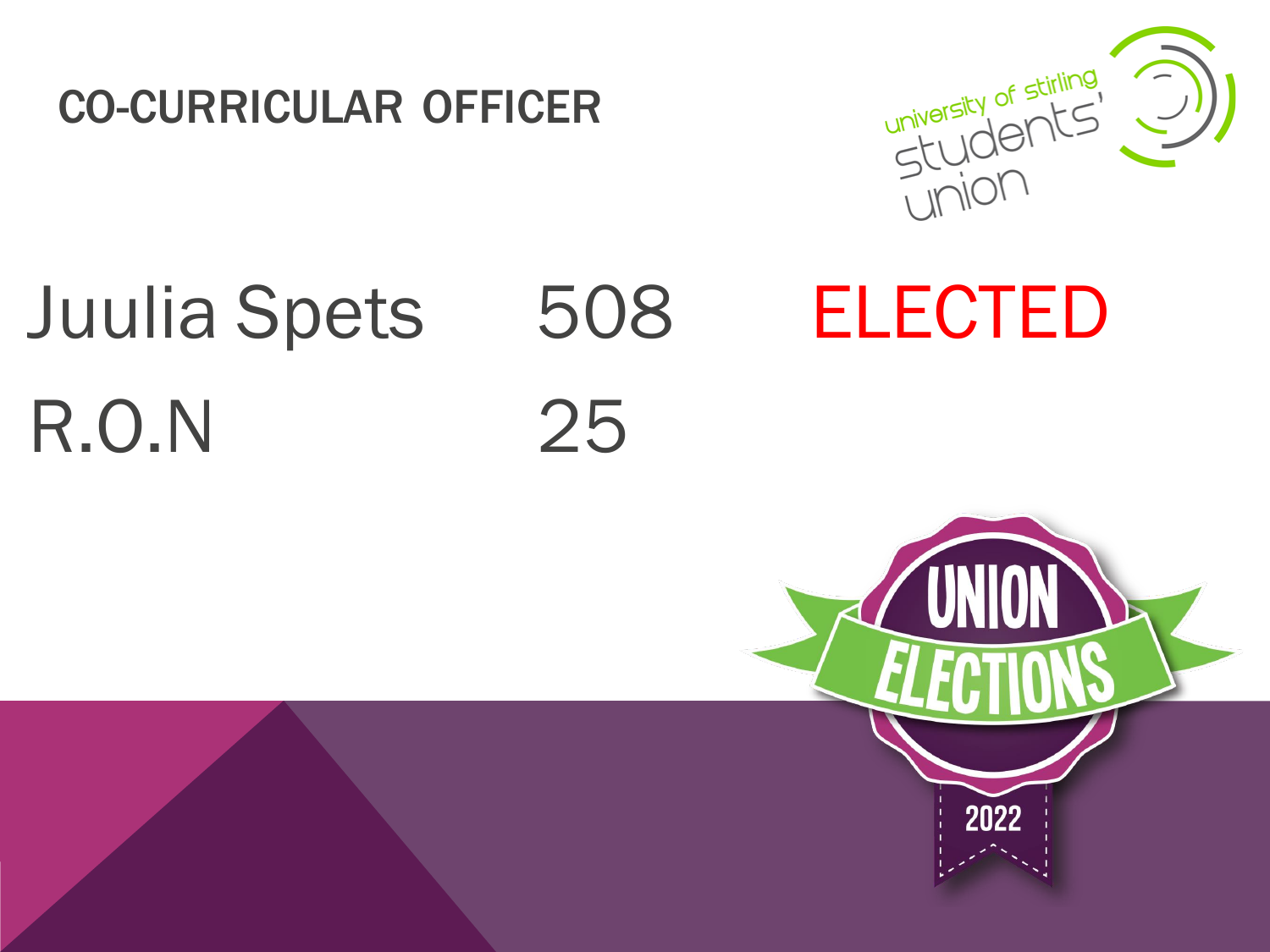#### ENGAGEMENT OFFICER



## R.O.N 18

## Lucy Wilson 516 ELECTED

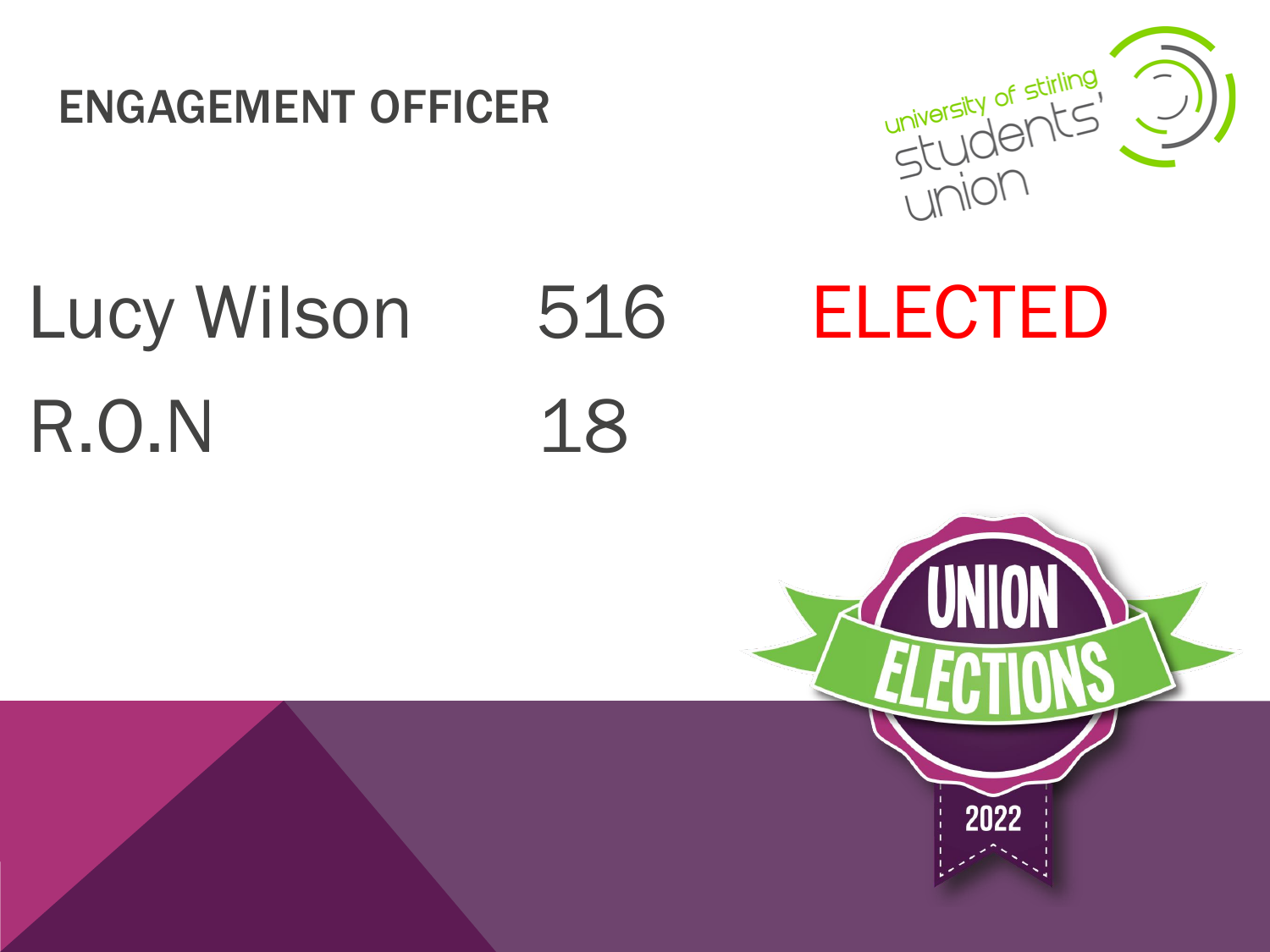



### Nela Cadinanos Gonzalez 499 ELECTED

#### R.O.N 33

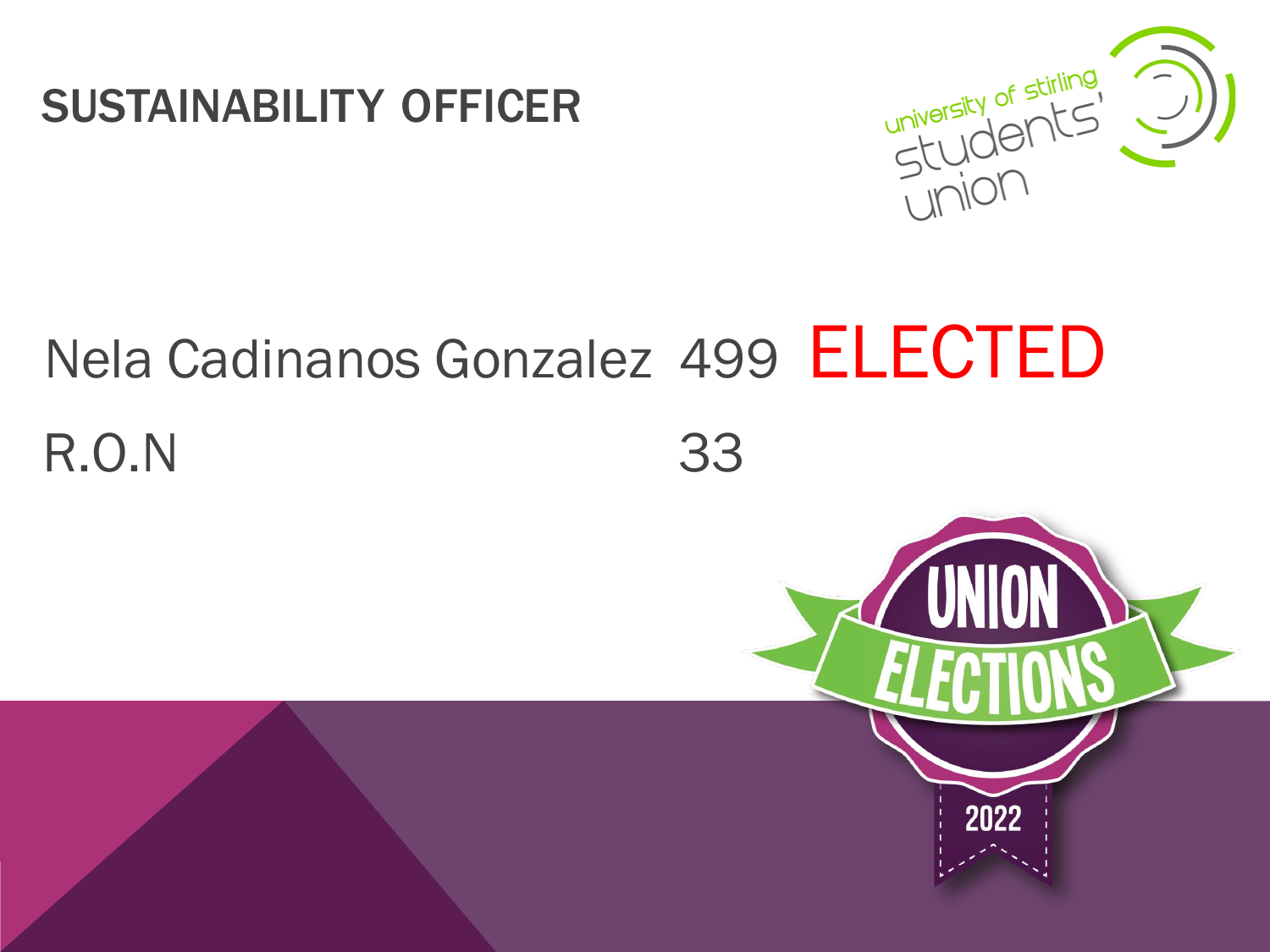#### **HEALTH & WELLBEING OFFICER**



#### **Zoe Crosher** R.O.N



#### **ELECTED**

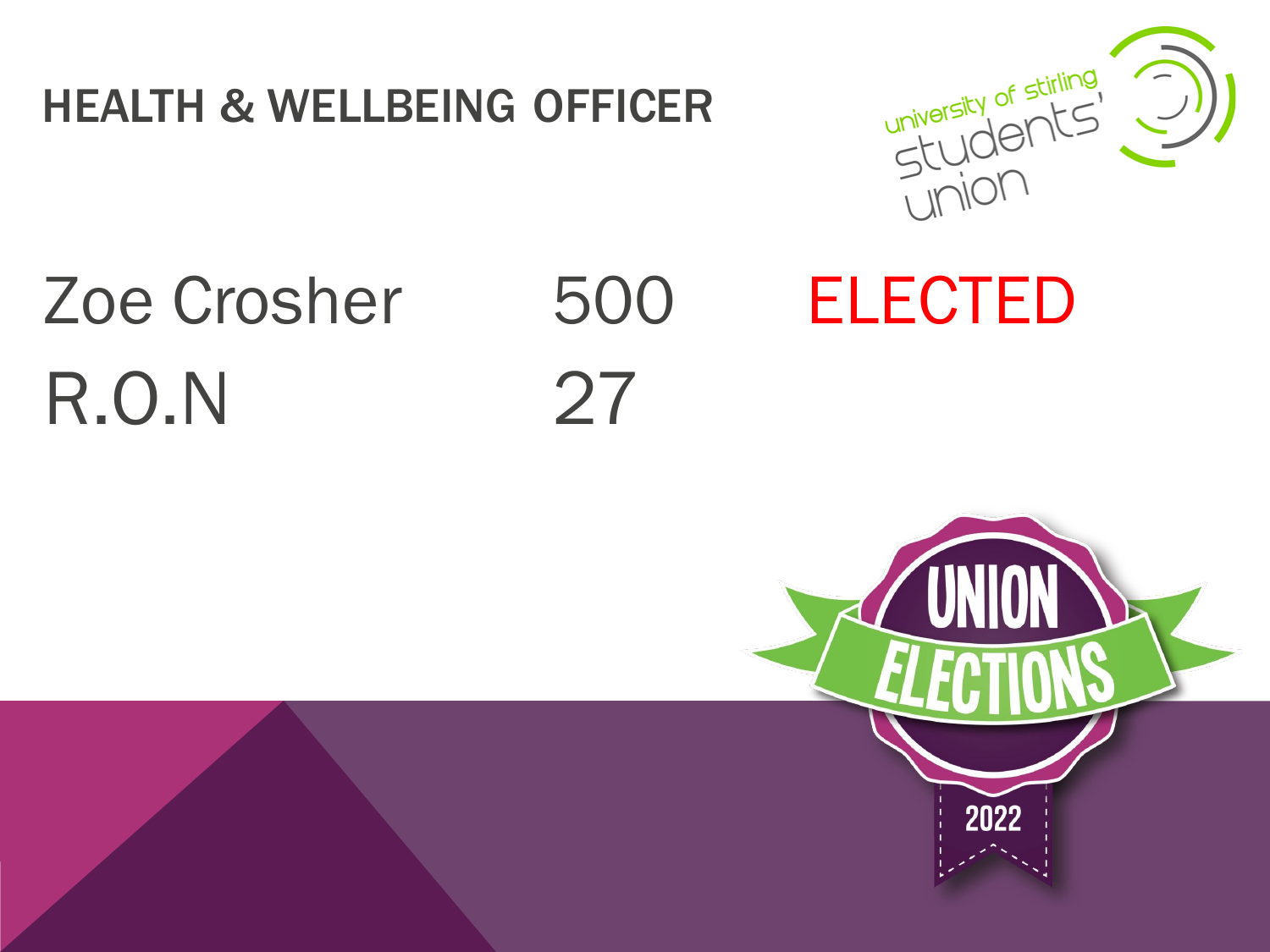#### MATURE STUDENTS OFFICER



### R.O.N 41 Michael Sammels 460 ELECTED

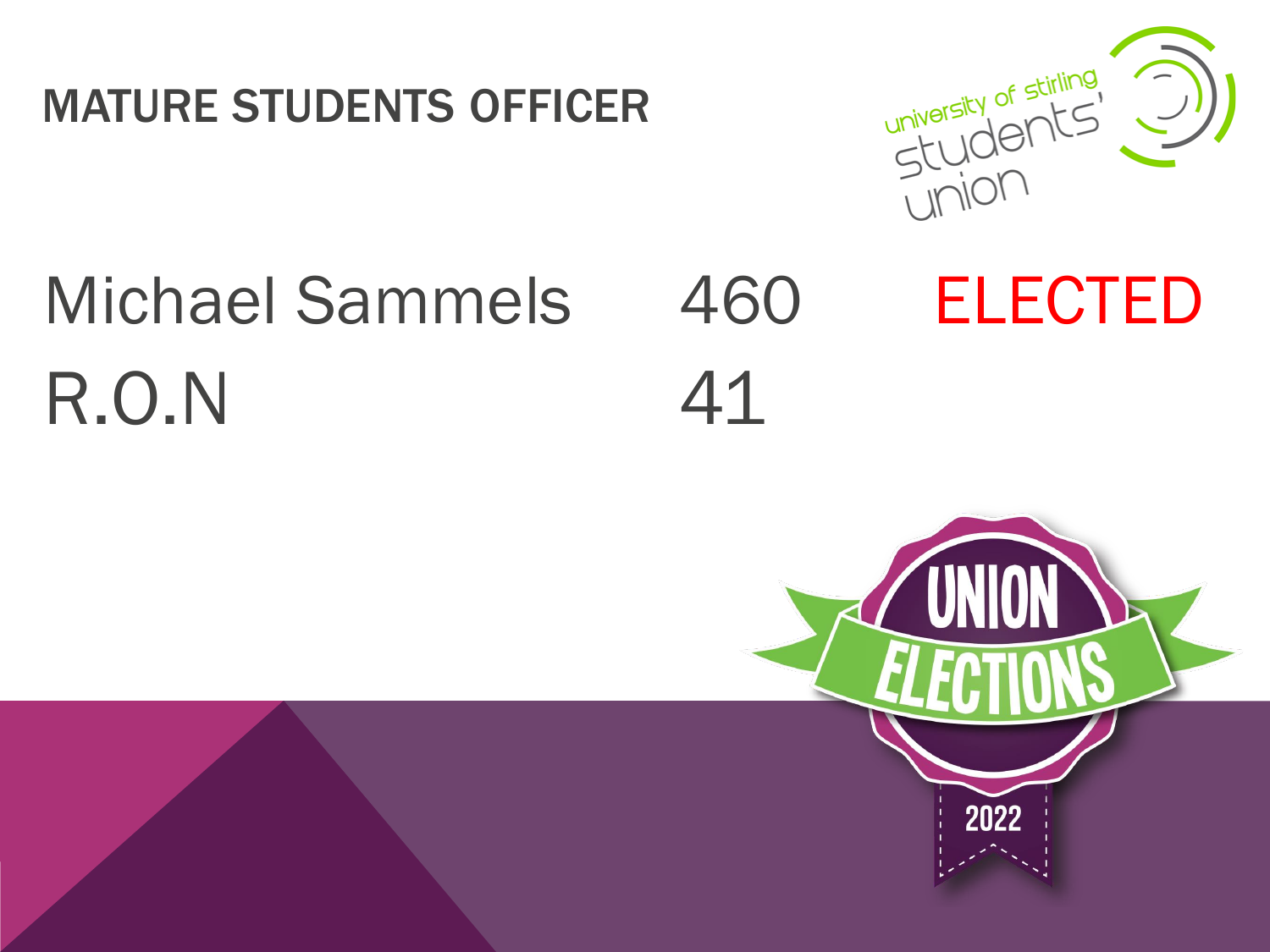#### VICE PRESIDENT COMMUNITIES



2022

## R.O.N 32

## Jess Reid 494 ELECTED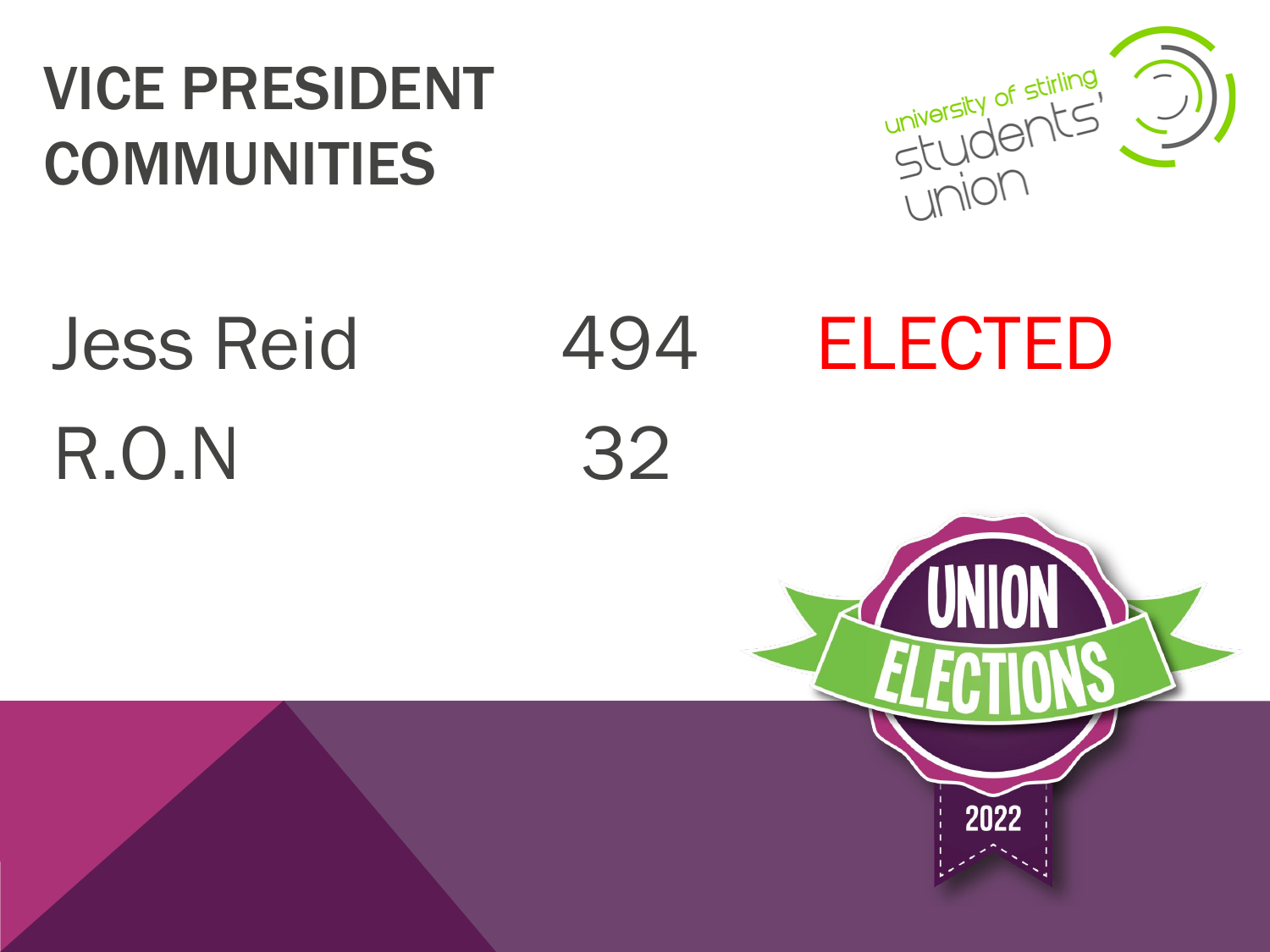#### SPORTS UNION PRESIDENT



## R.O.N 34



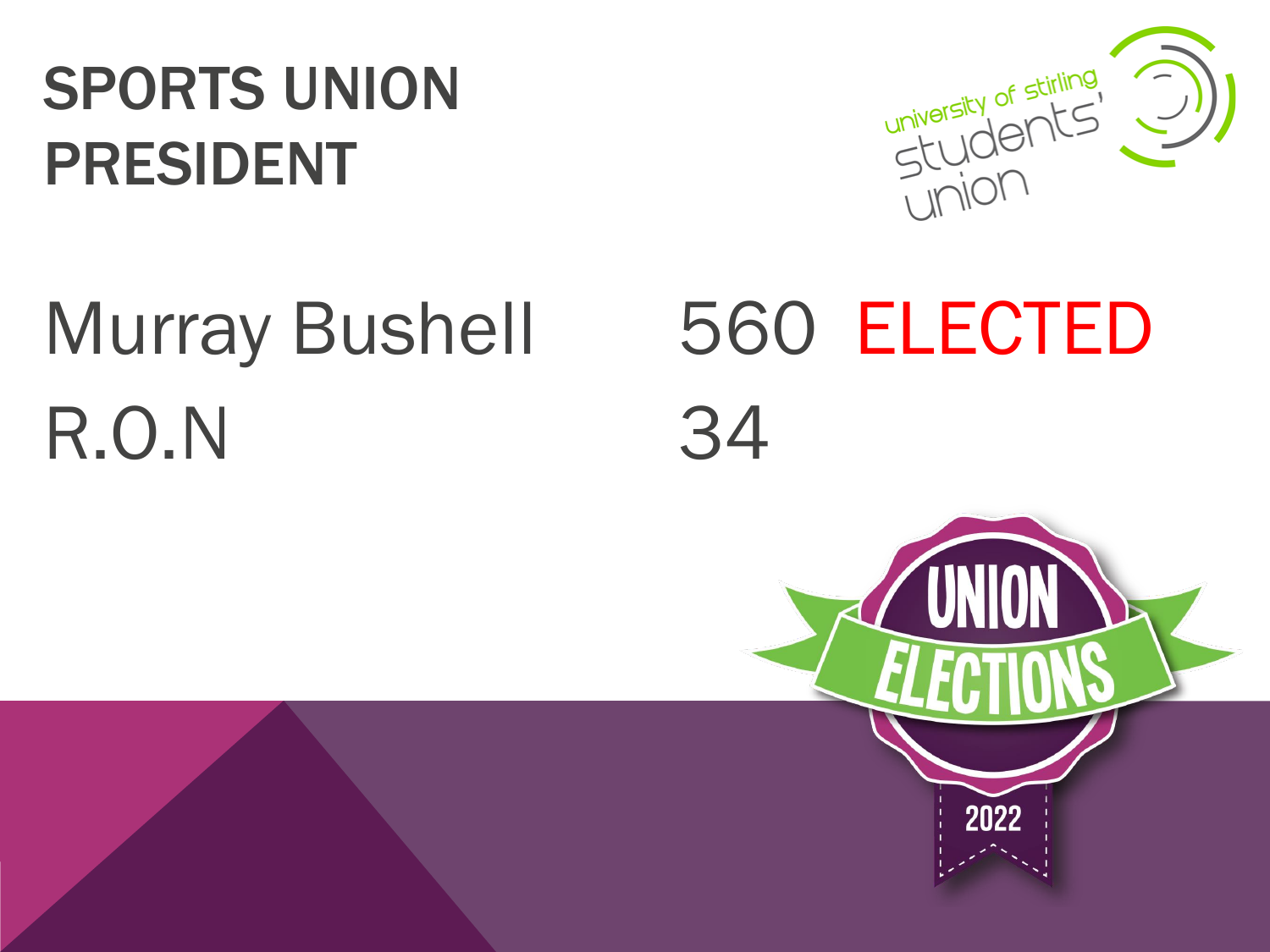

2022

#### UNION PRESIDENT - STAGE 1

Tash Miller 195 Calum Brown 187 Louis Utieyin 147 Anastasia Mendini 147 R.O.N 11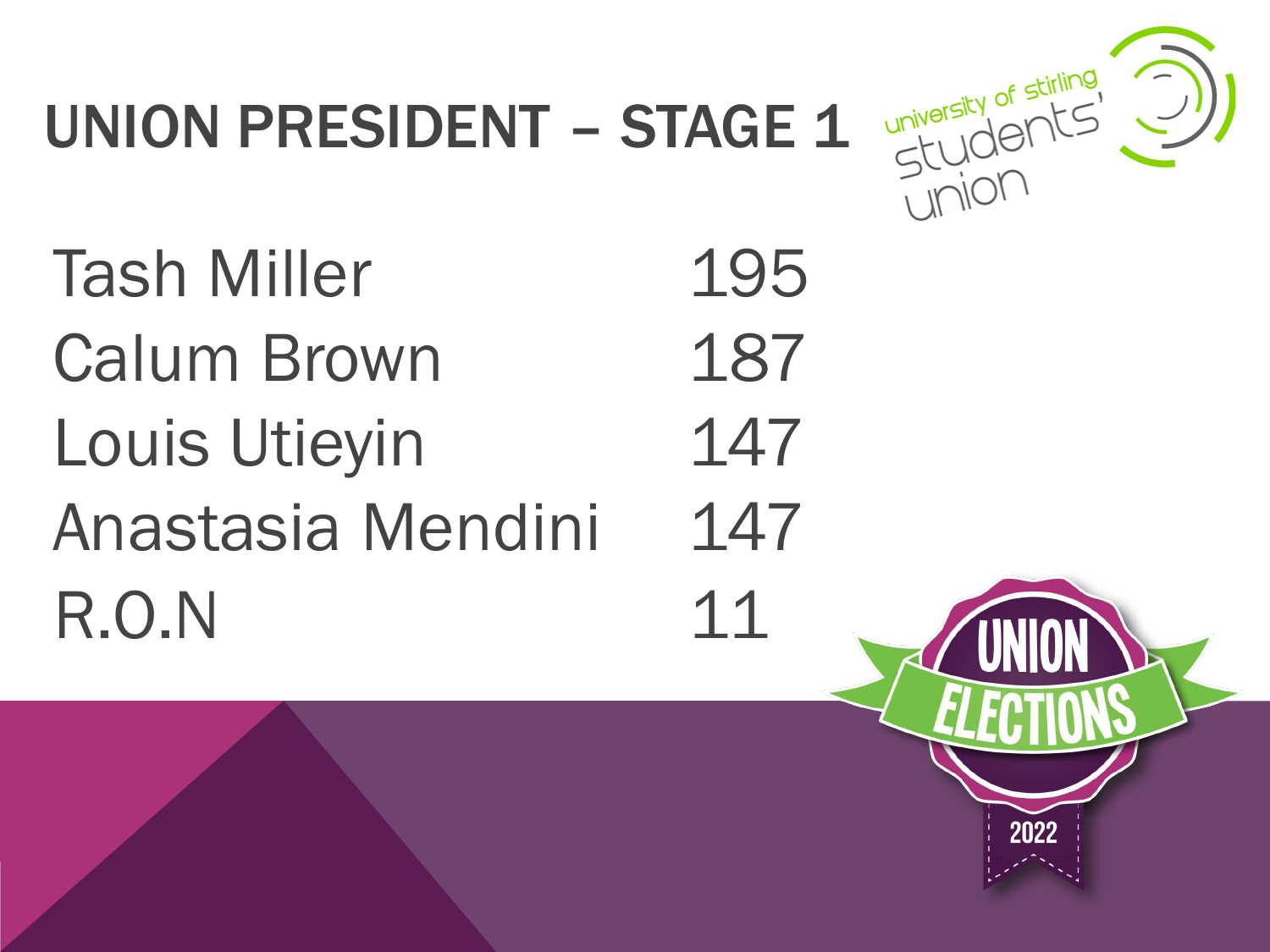

#### UNION PRESIDENT – STAGE 2

Tash Miller 195 Calum Brown 188 Louis Utieyin 150 Anastasia Mendini 147 R.O.N EXCLUDED

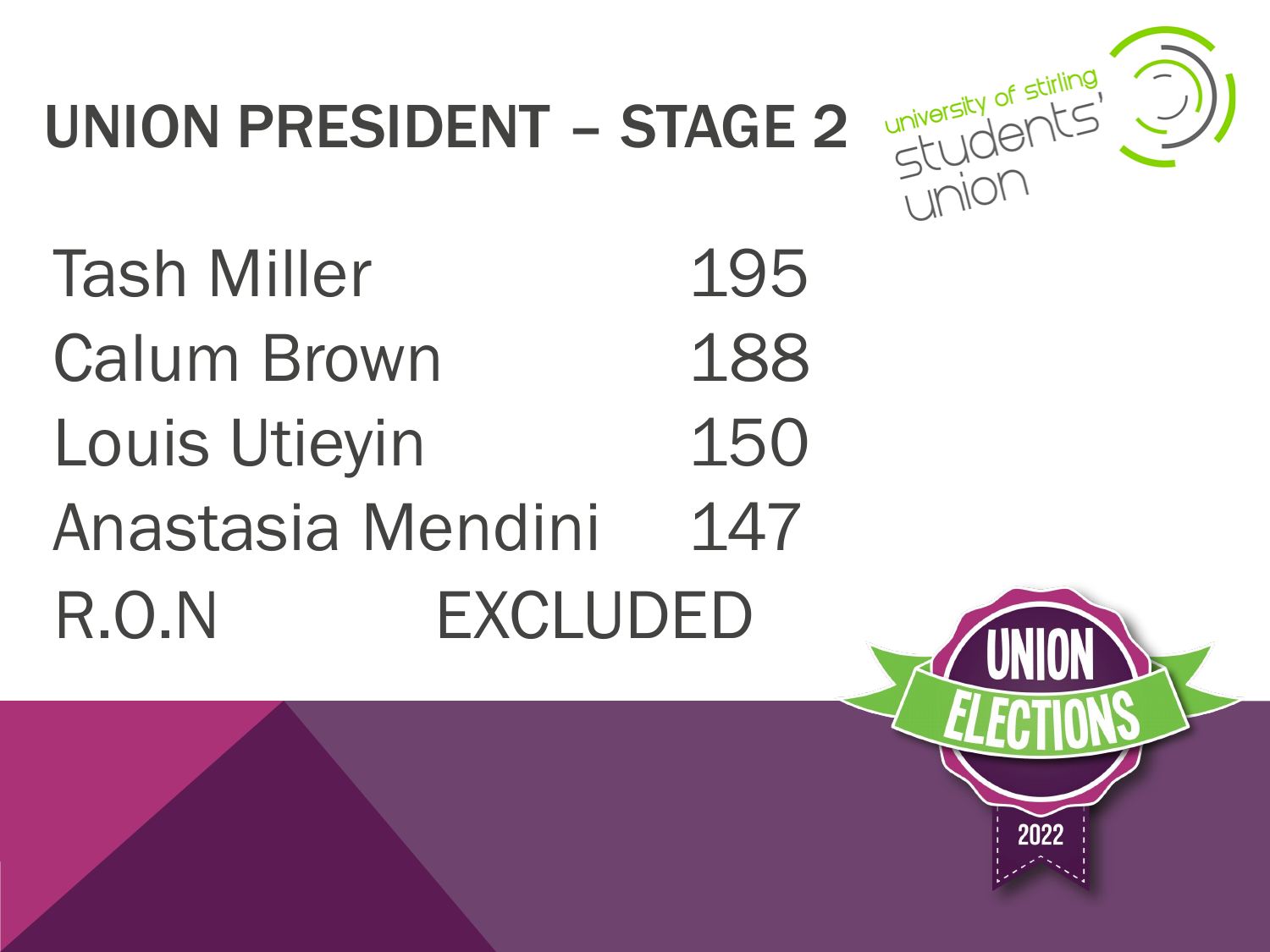

#### UNION PRESIDENT – STAGE 3

Tash Miller 201 Calum Brown 191 Louis Utieyin 154 Anastasia Mendini EXCLUDED

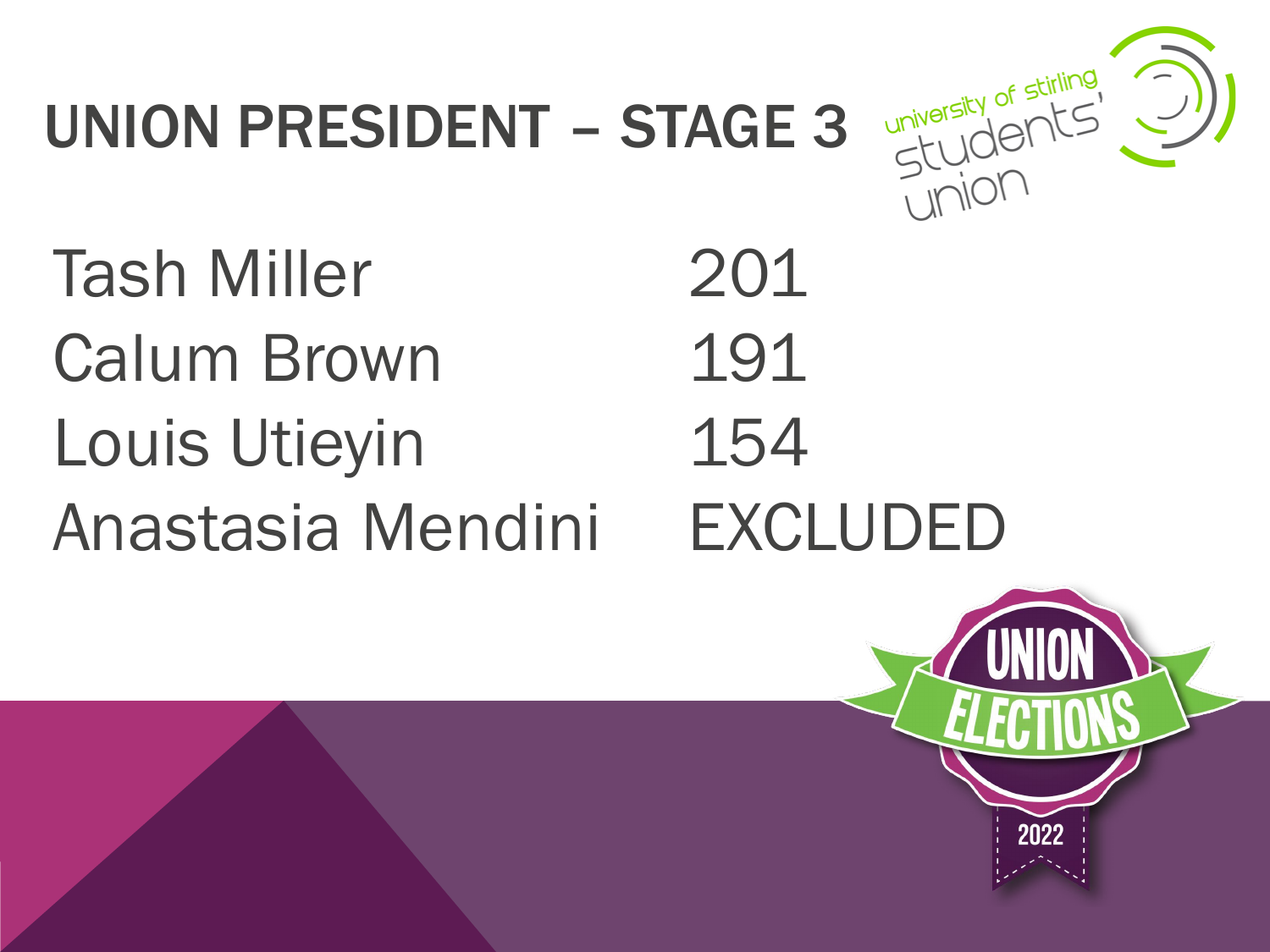#### **UNION PRESIDENT - STAGE 4**



**Tash Miller Calum Brown** Louis Utieyin

209 200 **EXCLUDED** 

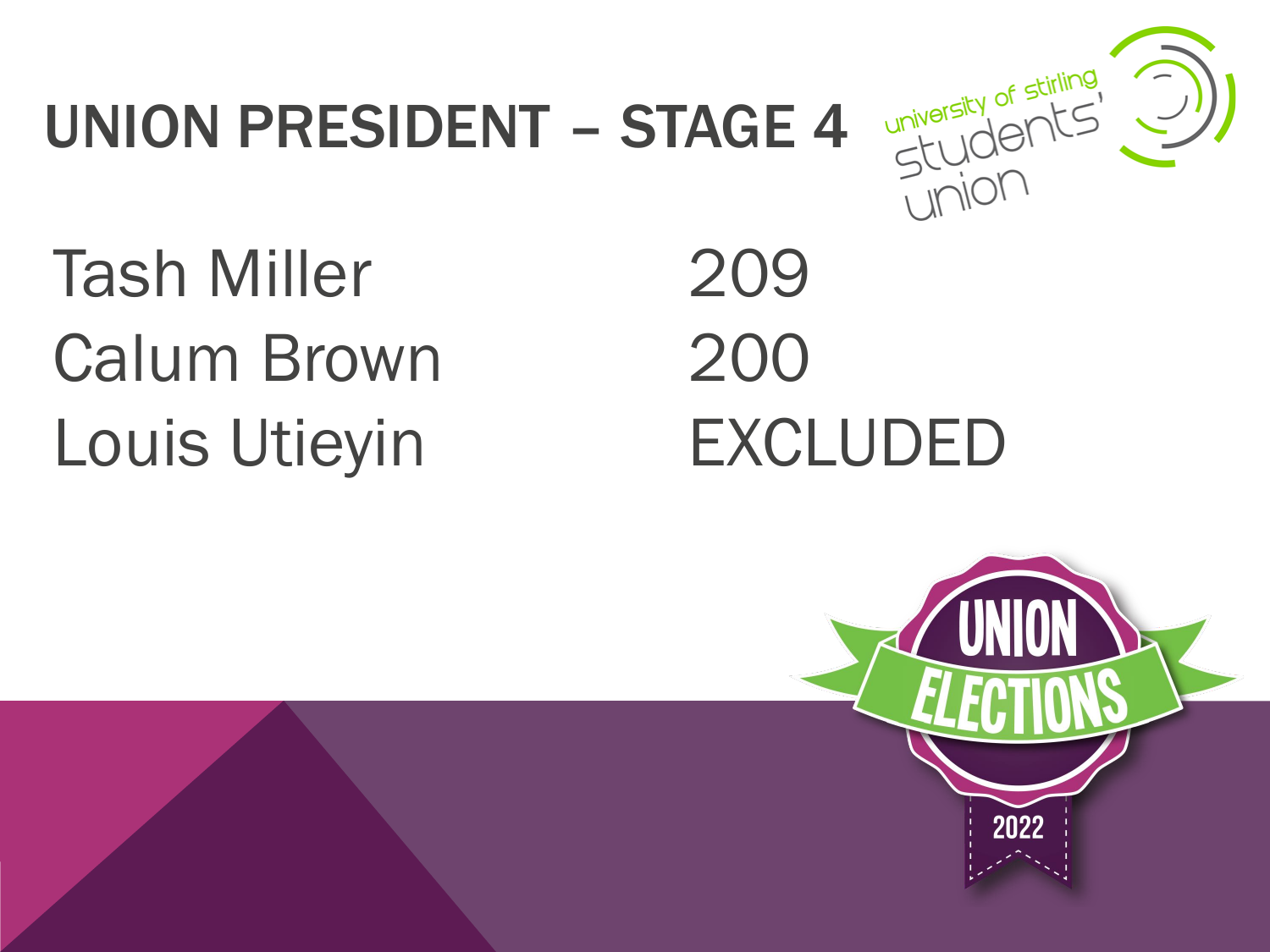#### university of stirling UNION PRESIDENT – STAGE 4